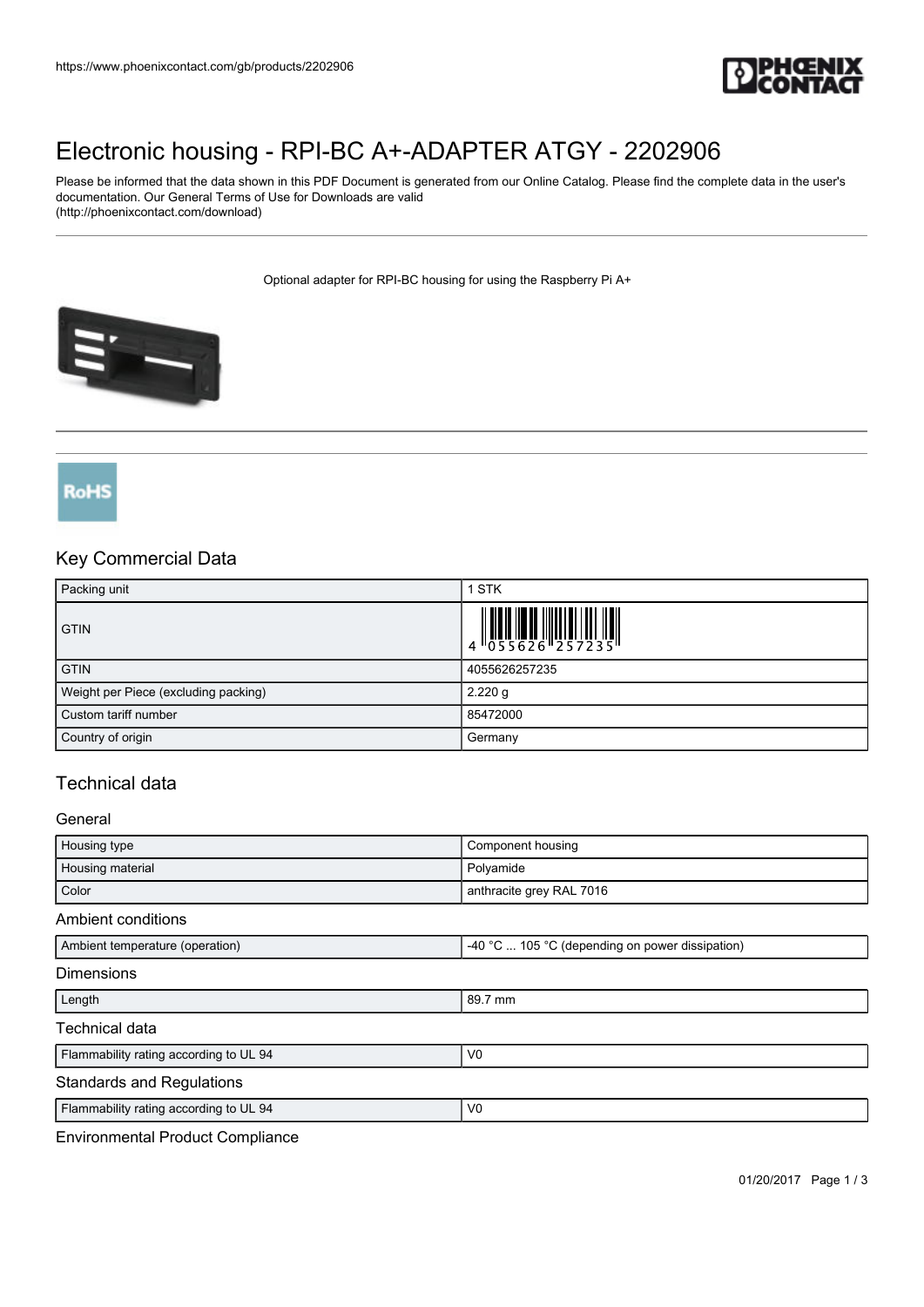

# [Electronic housing - RPI-BC A+-ADAPTER ATGY - 2202906](https://www.phoenixcontact.com/gb/products/2202906)

## Technical data

### Environmental Product Compliance

| China RoHS | I Environmentally friendly use period: unlimited = EFUP-e |
|------------|-----------------------------------------------------------|
|            | No hazardous substances above threshold values '          |

# **Classifications**

## eCl@ss

| eCl@ss 5.1 | 27269190 |
|------------|----------|
| eCl@ss 8.0 | 27182702 |
| eCl@ss 9.0 | 27182702 |

#### ETIM

| <b>ETIM 5.0</b> | EC001031 |
|-----------------|----------|
| ETIM 6.0        | EC001031 |

#### UNSPSC

| <b>UNSPS</b><br>טכ׳<br>13.Z | ٬۸۵۰<br>$\sim$<br>,,,<br>$\sim$ |
|-----------------------------|---------------------------------|

## Approvals

Approvals

#### Approvals

UL Recognized

#### Ex Approvals

### Approval details

UL Recognized <http://database.ul.com/cgi-bin/XYV/template/LISEXT/1FRAME/index.htm> FILE E 240868

## Accessories

### Additional products

[Electronic housing - RPI-BC 107,6 DEV-KIT KMGY - 2202874](https://www.phoenixcontact.com/gb/products/2202874)



DIN rail housing for Raspberry Pi computers (suitable for Raspberry Pi A+, B+, B2, B3); set consisting of lower part, upper part, cover, and PCB holder; housing according to DIN 43880